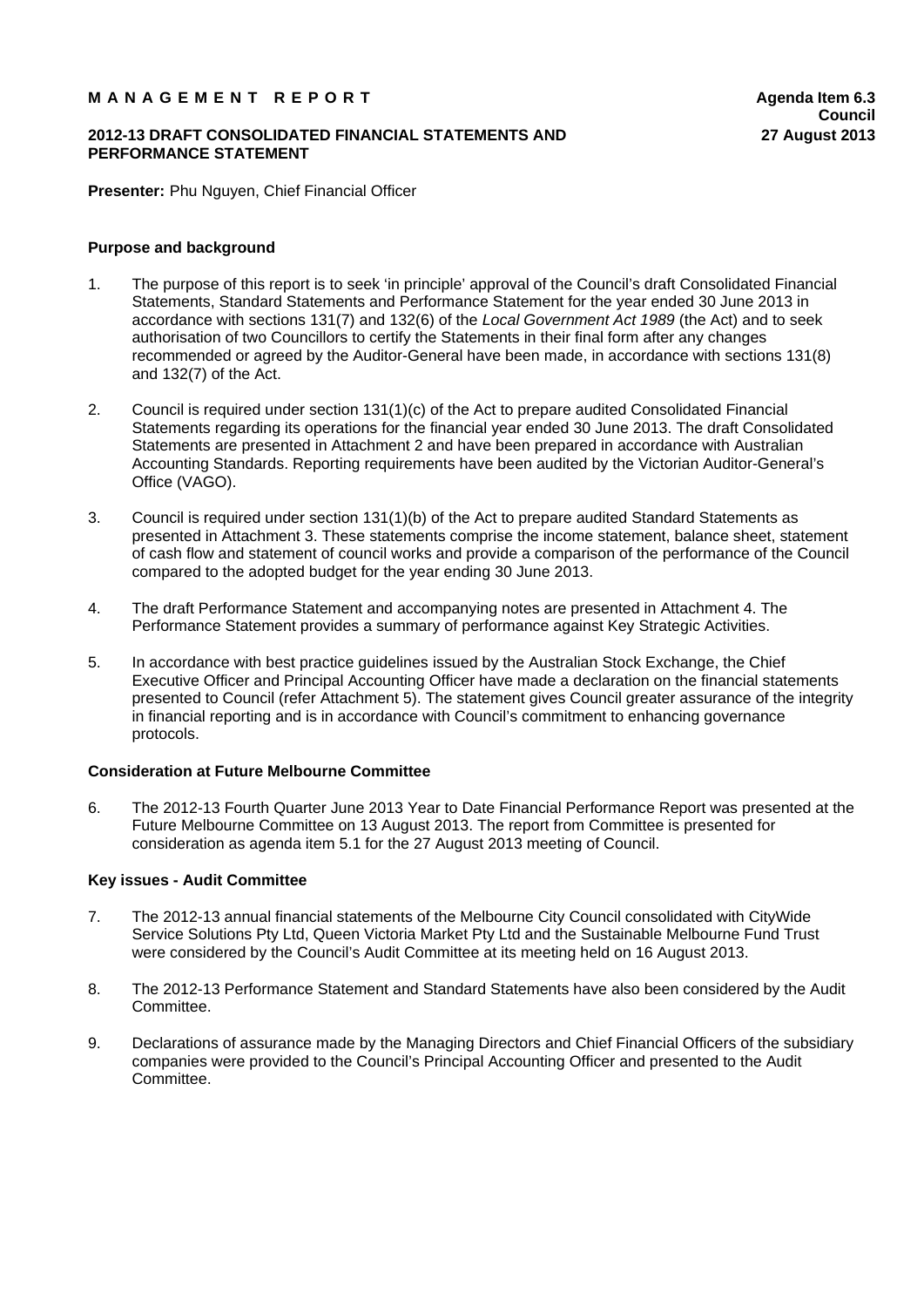## **Recommendation from management**

- 10. That Council:
	- 10.1. Approves in principle, the 2012-13 Consolidated Financial Statements, Performance Statement and Standard Statements.
	- 10.2. Approves the Future Melbourne Committee, under its current delegated powers, dealing with any matters which may arise as a consequence of further Auditor-General's review, following submission of the draft 'in principle' statements, to ensure the accounts can be submitted to the Minister by 30 September 2013 and report any adjustments to the draft 'in principle' statements to the Audit Committee.
	- 10.3. Nominates and authorises the Lord Mayor, Robert Doyle, and the Chair of the Future Melbourne Committee (Finance and Governance portfolio), Cr Stephen Mayne, to certify and approve the Consolidated Financial Statements, Performance Statement and Standard Statements in their final form after any changes recommended, or agreed with the Auditor General, have been made on behalf of Council.
	- 10.4. Acknowledges the declaration made by the Chief Executive Officer and Principal Accounting Officer (Chief Financial Officer) which is provided in accordance with good governance principles and gives the Council greater surety of the information contained in the statements.

#### **Attachments:** 2

- 1. Supporting Attachment
- 2. Draft Annual Consolidated Financial Statements for Council 2012-13
- 3. Draft Standard Statements 2012-13
- 4. Draft 2012-13 Performance Statement
- 5. Declaration by the Chief Executive Officer and Principal Accounting Officer